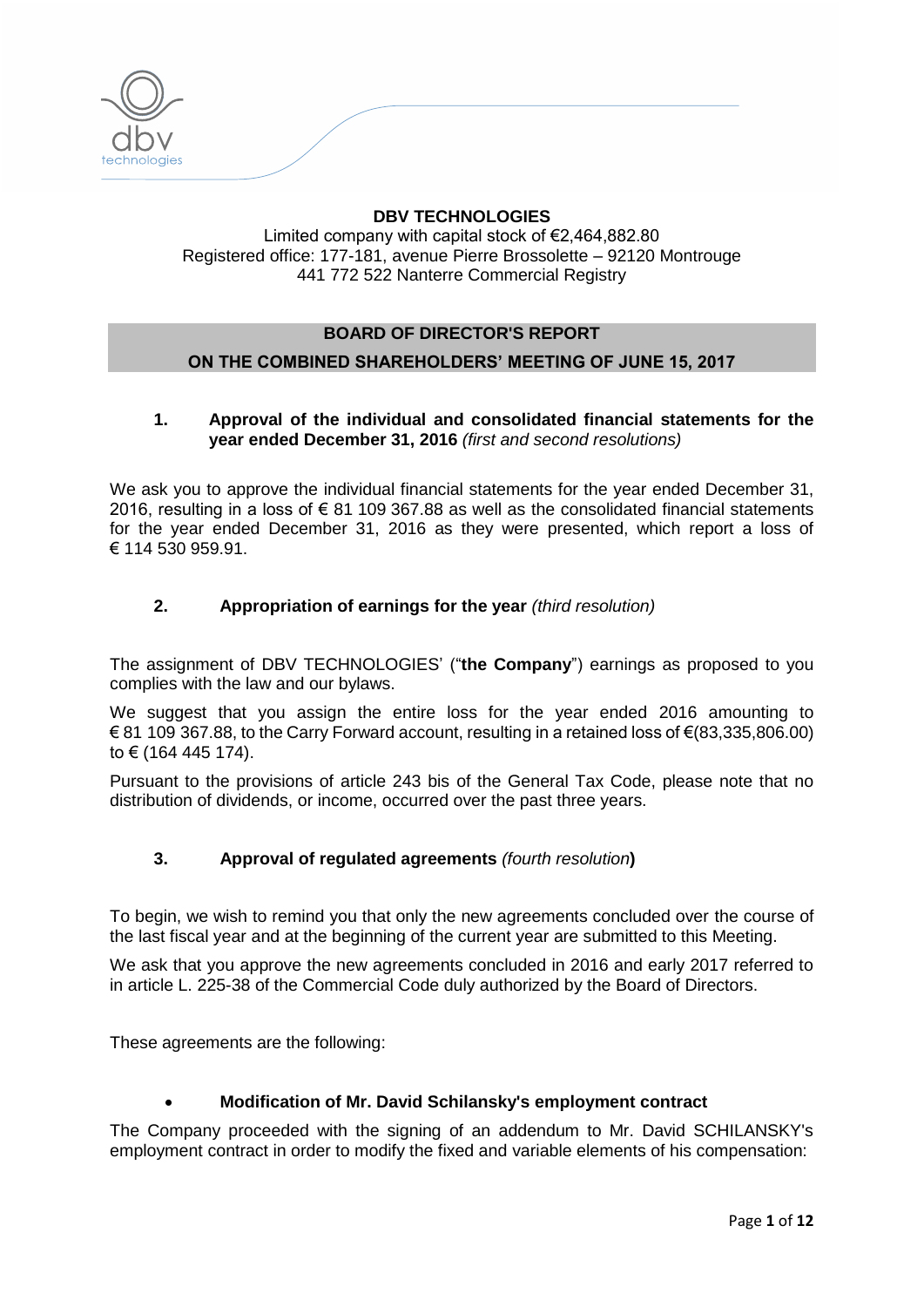

With respect to fiscal 2017:

- Fixed compensation of €284,004.00,
- Target variable compensation in the amount of  $\epsilon$ 142,002.00 (equal to 50% of its fixed compensation) which would be subject to the performance conditions set by our Board of Directors.

This modification was made in order to offer the Chief Operating Officer<sup>1</sup> motivating compensation for a favorable development of the Company.

This agreement was authorized by the Board of Directors on December 9, 2016.

## **Service contract with Dan Soland**

The Company proceeded with the signing of a service contract with Dan Soland for business strategy consultation with Company management, for four half-day sessions per year for the amount of €45,000.

This contract was signed as part of the Company's commercial expansion in the United States as it is in the Company's interest to receive business strategy consulting from Dan Soland due to his significant experience in the field.

It is to be noted that in view of the minor nature of this service, Mr. Dan Soland remains an independent Company director.

The signing of this service contract was authorized by the Board of Directors on December 9, 2016.

## **Modification of Mr. Laurent Martin's employment contract**

The Company proceeded with the signing of an addendum to Mr. Laurent Martin's employment contract in order to change the elements of his compensation as follows:

- Fixed compensation of €165,957.59
- Target variable compensation in the amount of  $€66,383.04$  which would be subject to the performance conditions set by our Board of Directors.

This modification was made in order to offer the Executive Vice President motivating compensation for favorable development of the Company.

This agreement was authorized by the Board of Directors on March 14, 2017.

They are also presented in the related special report of Statutory Auditors which will be presented to you at the General Meeting and which also appear in the Reference Document available on the Company website.

**.** 

<sup>&</sup>lt;sup>1</sup> Also, referred to as Executive Vice President.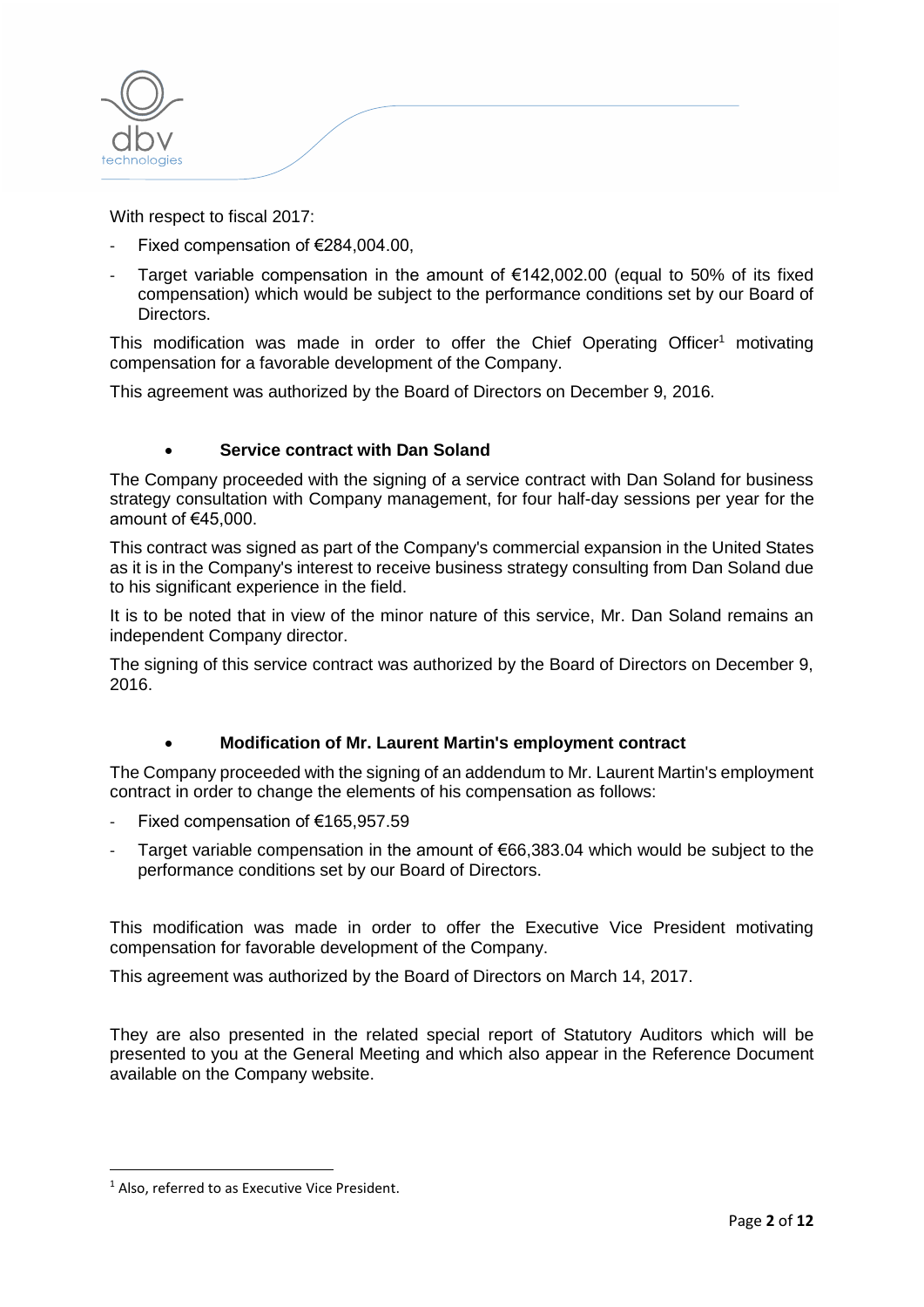Furthermore, in accordance with article L.225 - 102-1 of the Commercial Code, it is specified that no agreement has been made between, on the one hand, the Chairman & Chief Executive Officer, one of the Executive Vice Presidents, one of the directors or one of the shareholders with a portion of voting rights greater than 10% and, on the other, a direct or indirect subsidiary.

In addition, we remind you of the regulated commitment concluded and authorized in 2016 already approved by the Shareholders' Meeting on June 21, 2016, namely:

## **Dismissal or non-renewal compensation for the Chairman & Chief Executive Officer, Mr. Pierre-Henri BENHAMOU (Agreement authorized by the Board of directors on April 6, 2016):**

In the event of the termination of Mr. Pierre-Henri BENHAMOU's functions as Chairman & Chief Executive Officer, regardless of the reason, except in the case of dismissal or nonrenewal that Mr. Pierre-Henri BENHAMOU did not consent to, pursuant to a violation of the law or of the Company bylaws or serious misconduct or gross negligence, your Company will have to pay him compensation whose gross amount will be equal to the sum of the gross compensation that he will have been paid by your Company, in any capacity whatsoever, over the 18 months prior to his departure if at least two of the three performance criteria defined by the Board of Directors are met at the departure date.

This agreement did not result in execution during the past year.

Lastly, we wish to specify that no agreement concluded and authorized during the fiscal years prior to 2016 has been acted on during the last year, it being specified that Mr. David Schilansky's work contract and Mr. Pierre-Henri Benhamou's severance package, prior to 2016, have been modified in 2016 and, thus, are presented in the previous paragraphs.

## **4. Appointments of the statutory and alternate auditors** *(fifth and sixth resolutions)*

We remind you that the appointments of Statutory Auditor held by Deloitte & associés and of alternate Statutory Auditor held by the firm of BEAS expire at the end of the next Meeting called to approve the financial statements for the year ended December 31, 2016.

Upon recommendation by the Audit Committee, the Board of Directors recommends the renewal of the assignment of Statutory Auditor held by Deloitte & associés for a period of six years, i.e. until the end of the ordinary shareholders' meeting to be held in 2023 and called to approve the financial statements for the year ended December 31, 2022.

Moreover, we remind you that Law no. 2016-1691 dated December 9, 2016 (referred to as Sapin II) has withdrawn the requirement to appoint an alternate Statutory Auditor in the case that the Statutory Auditor is not a natural person or legal entity or a single-member company.

Accordingly, the Company has no obligation to renew or appoint an alternate Statutory Auditor.

Therefore, we recommend that you not renew or replace BEAS as alternate Statutory Auditor.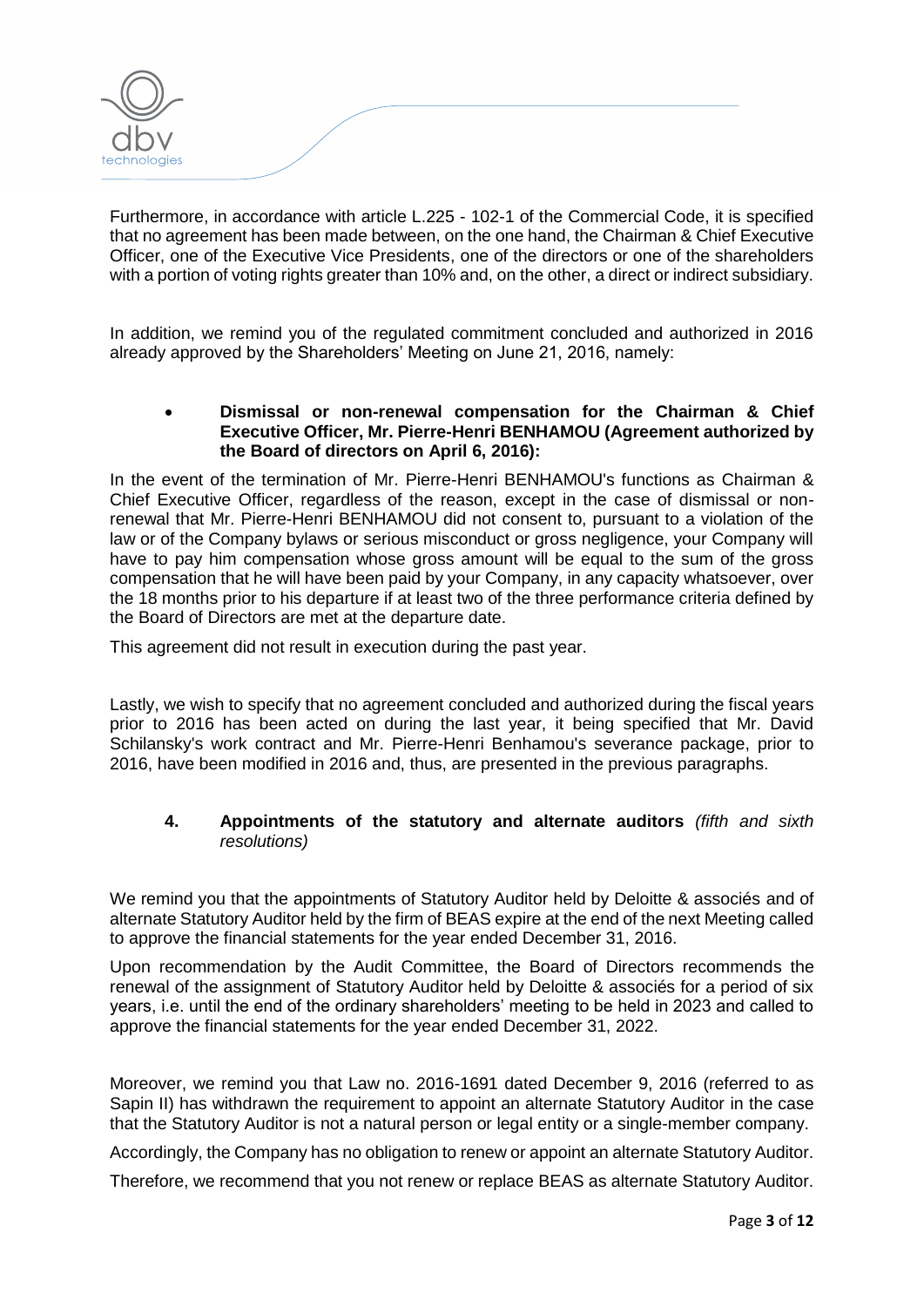

## **5. Appointment of director** *(seventh resolution)*

In the context of the rapid development of the Company, the Board of Directors has put forward the need to call on new skills in order to better support the top management team during the launch of its principal product, if approved by regulatory authorities.

In addition, we remind you that as a result of this Shareholders' meeting, the discrepancy between the members of each sex in the Board of Directors cannot be greater than two, in accordance with article L.225-18-1 of the Commercial Code.

We recommend that you appoint Ms. Julie O'Neill as director for a period of two years, until the end of the Meeting held in the year 2019 called to approve the financial statements for the previous year, in addition to the current members.

#### **Experience, expertise, ability**

According to article R.225-83 of the Commercial Code, the following details are specified:

Ms. Julie O'Neill is Executive Vice President, Global Operations of ALEXION. Based out of Dublin, Ireland, Ms. O'Neill is responsible for global manufacturing operations, as well as Alexion's complete supply chain and quality operations. Before joining ALEXION, she was Vice President of Operations and General Manager for Ireland at GILEAD SCIENCES. While there, she established the company's Irish subsidiary and plant operations and managed ongoing business expansion and operations, including supply chain manufacturing, packaging, quality control and assurance, and distribution. Prior to these roles, Ms. O'Neill held leadership positions in operations, manufacturing and quality functions at BURNIL PHARMACIES and HELSINN BIREX PHARMACEUTICALS. Presently, she serves as the Chairperson for the National Standards Authority of Ireland and is a member of the Governing Body of University College Cork. Ms. O'Neill brings considerable leadership experience to DBV Technologies and considerable expertise in Manufacturing and CMC matters (« *Chemistry, Manufacturing and Control* »), at a crucial time for the Company.

The Board of Directors would then go from seven to eight members.

#### **Independence and parity**

We wish to specify that the Board of Directors considers that Ms. O'Neill can qualify as independent in light of the criteria for independence of the Middlenext Code, used by the Company as a reference code for corporate governance. In this respect, it is particularly specified that Ms. O'Neill has no business relationship with the Company and its subsidiary.

## **6. Attendance fees** (*eighth resolution)*

On the recommendation of the Compensation Committee, the Board of Directors recommends you increase the attendance fees budget allocated to the Directors from €350,000.00 to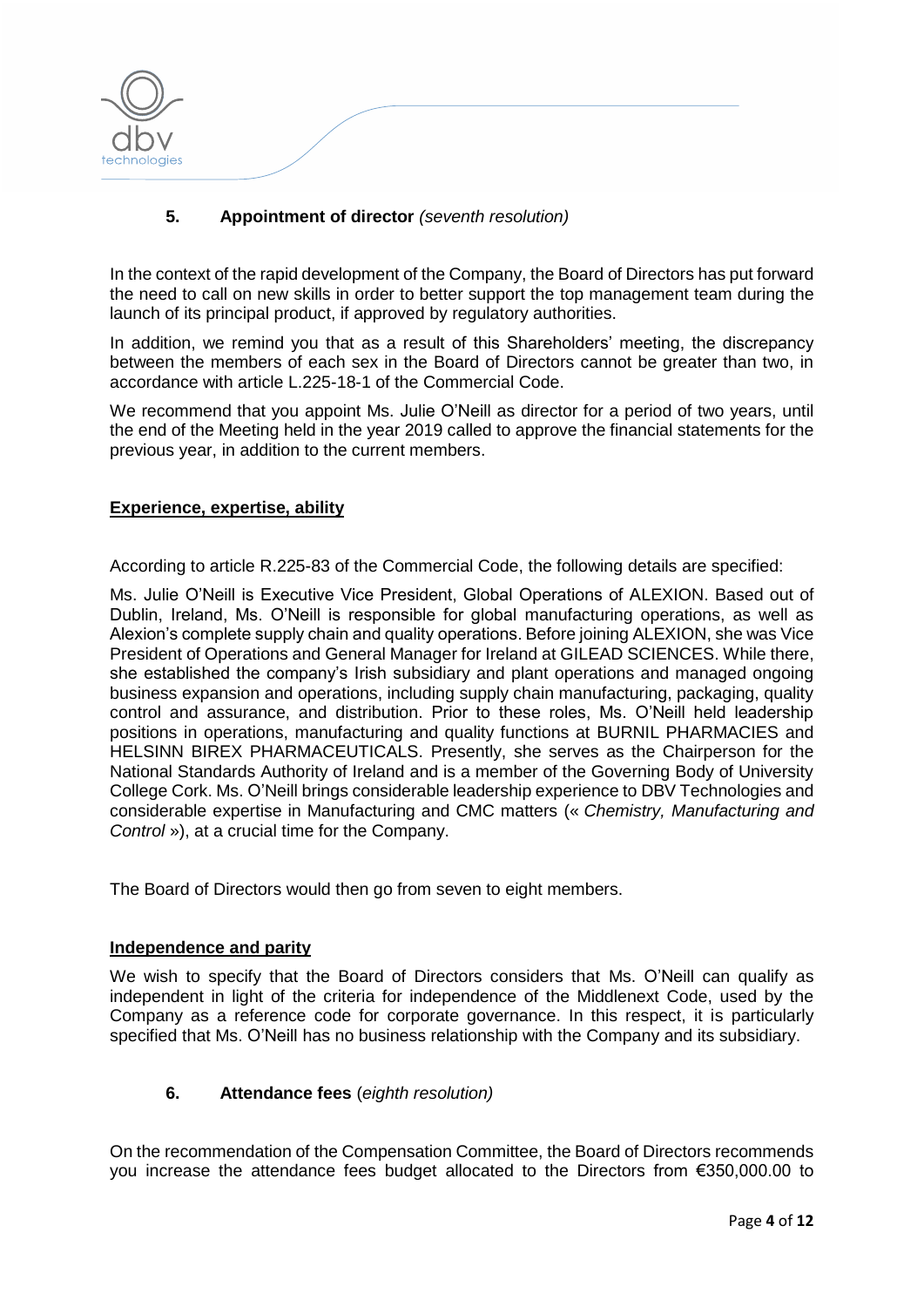

€600,000.00 for the current year and until a new decision.

This offer of reevaluating the monetary portfolio is put forward to yourselves in order to guarantee the competitivity of the Company in regards to the market practices in the United States in the biotech sector.

This new portfolio will allow the company to be better aligned with American standards and to take into account market practices for similar companies, that is to say ones the same size, at the same developmental stage (phase III) and operating in an American Sarbanes Oxley type of environment.

**7. Approval of the principles and criteria for determination, distribution and allocation of fixed, variable and extraordinary components making up to total compensation and benefits attributable to the Chairman & Chief Executive Officer and Executive Vice Presidents** *(ninth to eleventh resolutions)*

The ninth to eleventh resolutions are submitted to you pursuant to the Law of December 9, 2016, referred to as Sapin II, article 161 of which establishes a new article L. 225-37-2 of the Commercial Code providing for an *ex ante* say-on-pay in 2017 (and *ex post* starting in 2018).

In fact, the principles and criteria of determination, distribution and allocation of the fixed, variable and extraordinary components of the total compensation and benefits of any kind, due to the Chairman & Chief Executive Officer and Executive Vice Presidents, because of their assignment, are the subject of a resolution submitted at least annually for the approval of the annual shareholders' meeting.

These are presented in a report attached to the Board's report to the Meeting.

### **8. Proposal to renew the authorization for the implementation of the share buyback program** *(twelfth resolution)* **and concerning the reduction of capital by cancellation of treasury shares** *(thirteenth resolution)*

We recommend that, according to the twelfth resolution, you confer upon the Board of Directors and for a period of eighteen months, the necessary authority to proceed with the buy back, under the terms of resolution twelve, on one or more occasions and at the times of its choosing, company shares up to the limit of 10% of the number of shares comprising the capital stock, adjusted, if necessary, to take into account the potential increase or reduction of capital transactions during the course of the program.

This authorization would end the authorization granted to the Board of Directors by the Shareholders' Meeting of June 21, 2016 in its Fifteenth Ordinary Resolution.

The acquisitions could be performed in order to:

Ensure the coordination of the secondary market or liquidity of DBV TECHNOLOGIES shares through an investment service provider through a liquidity contract in accordance with the AMAFIs ethics charter allowed by legislation, it being specified that within this context, the number of shares taken into account to calculate the aforementioned limit is the number of shares purchased, less the number of shares resold,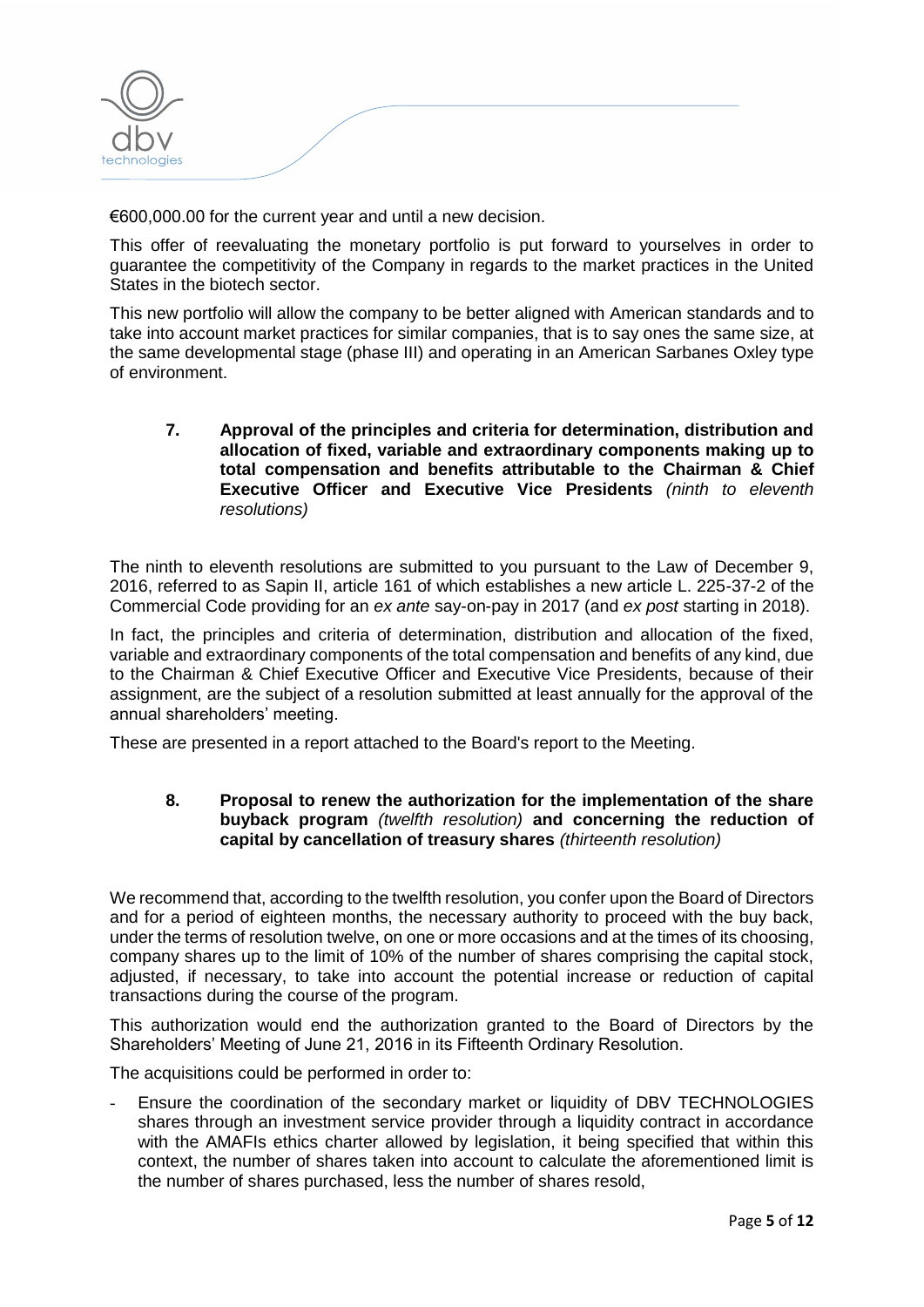

- Hold the purchased shares and ultimately return them for future exchange or as payment for potential external growth transactions,
- Ensure the coverage of share option plans and/or free share allocation plans (or similar plans) for employees and/or the group's officers as well as all allocations of shares arising under Company or group savings plan (or similar plans), employee profit-sharing plans and/or any other forms of share allocation arrangement for the group's employees and/or corporate officers,
- Ensure the coverage of securities giving access to the Company shares pursuant to current regulations,
- Proceed with the cancellation of the shares acquired, subject to the authorization to be granted by this Shareholders' Meeting in its thirteenth extraordinary resolution.

These share purchases could be executed by any means, including the purchase of blocks of shares, at the times deemed appropriate by the Board of Directors; it is specified that the Board may not, without the prior approval of the Shareholders' Meeting, use this authorization during a public offer period initiated by a third party for Company shares, until the end of the offer period.

The company does not intend to use options or derivatives.

We suggest that you set the maximum purchase price at  $€200.00$  per share and, as a result, the maximum amount of the transaction is set at €150,000,000.00.

As a result of the cancellation objective, we ask you to authorize the Board of Directors, for a period of 24 months, to cancel, at its sole discretion, on one or more occasions, up to the limit of 10% of the capital, calculated on the date of the cancellation decision, minus any shares cancelled in the previous 24 months, the shares which the company holds or may hold as a result of the purchase made under the buyback program and to reduce the capital stock to an amount in accordance with the laws and regulations in force.

It is specified that the Board of Directors may not, without prior authorization from the Shareholders' meeting, use this authorization as of the date of filing by a third party of a public offer for company shares, until the end of the offer period.

Thus, the Board of Directors would have the authority to do what is necessary in such matters.

## **9. Financial delegations**

The Board of Directors wishes to have the delegations necessary to proceed, if it deems useful, with all issuances that may be required to develop company activities, as well as all the necessary permissions to pursue an employee shareholding incentive policy and by so doing to consolidate the development of the company.

That is why you are being asked to renew the authorization for share subscription and/or purchase options and the delegation in terms of maturing BSAs, as well as to renew, in advance, the authorization for free of charge shares due to its insufficient residual ceiling.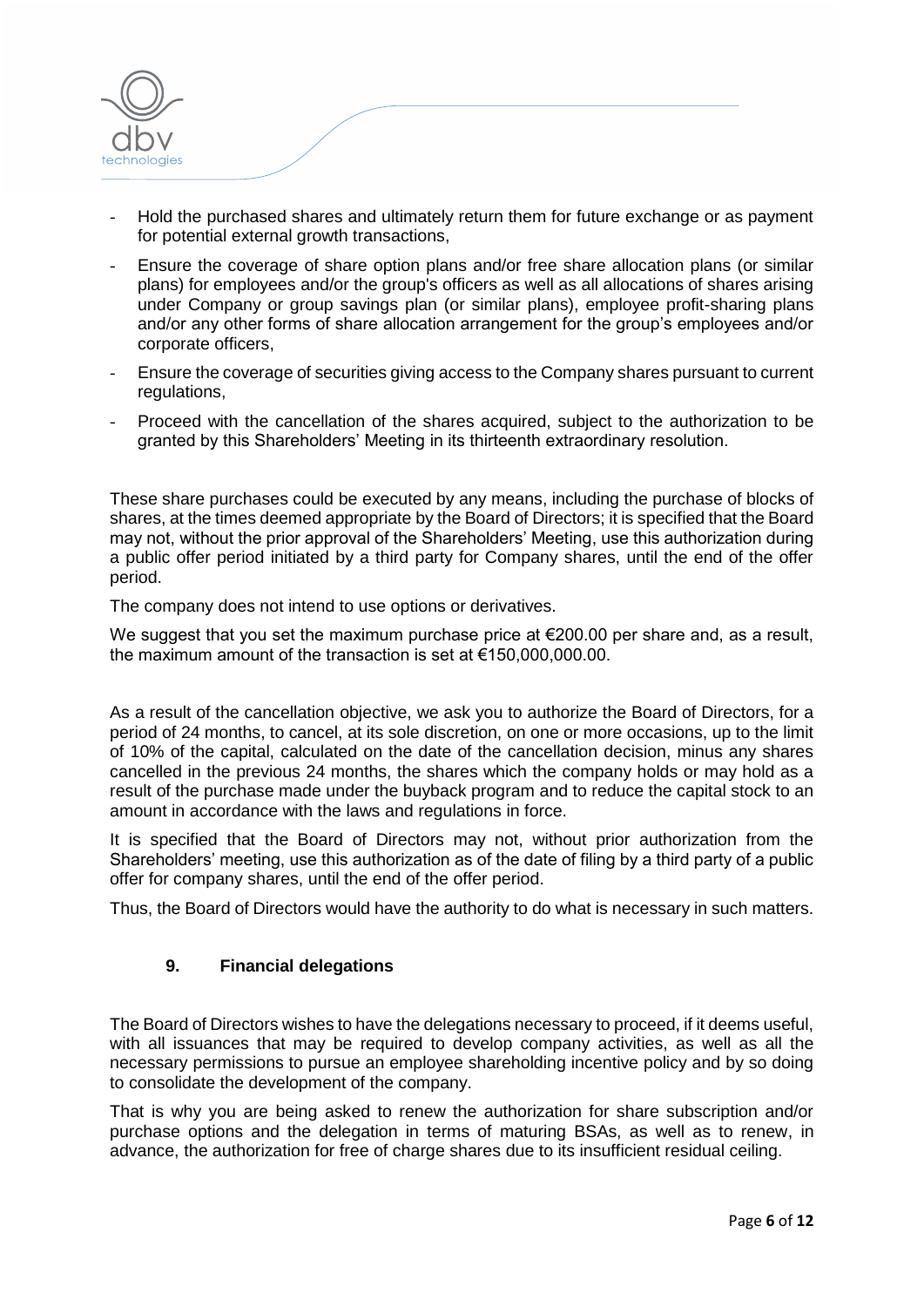

With respect to the status of the current delegations, in paragraph 4.2.2.6 of the 2016 Reference document you will find the table of delegations and authorizations granted by the Shareholders' Meeting to the Board of Directors and the status of their use.

Moreover, given the authorization for share subscription and/or purchase options and the delegation for maturing BSAs, likely to generate a cash capital increases, you are asked to rule on a delegation of authority to increase the capital for the benefit of the members of a company savings plan, in accordance with the regulations in effect.

## **9.1 Employee incentives.**

DBV technologies is a rapidly growing company, whose strategy is to commercialize its own product candidates. In order to meet its objectives, the company has a very dense recruitment plan for the next two years as it will, if everything progresses according to plan, more than double its number of employees.

The company must, more specifically, recruit talents for its North American commercial team, which it intends to incentivize with stock options in line with American biotechnology market practices. In addition, the company intends to reinforce its research and development teams in the United States and ensure the loyalty of its management thanks to a competitive stock option policy.

In Europe, the Company grants free shares conditional on stringent performance objectives.

If the performance objectives tied to the 2014, 2015 and 2016 share plans are reached in the next 18 months (success of PEPITES phase III and MILES phase II), the majority of the performance shares allocated to employees, and to the company's top management in particular, will be acquired. It will therefore no longer constitute an effective retention in the years to come.

In France in particular, the Company has an important recruitment plan, to reinforce its research, development, industrial, finance & strategy and administrative teams in preparation for the possible approval of Viaskin Peanut and its commercial launch. In this context, it is necessary to put in place an incentivizing performance shares program made of stringent performance objectives to maximize retention.

To allow the continuation of the employee shareholding initiatives and to consolidate the company's growth, we suggest the renewal of authorizations in this regard in the following manner:

### **9.1.1. Authorization to award share subscription and/or purchase options to salaried employees (and/or certain corporate officers)** *(fourteenth resolution)*

We recommend that you authorize the Board of Directors, for a period of 38 months, to grant warrants and/or stock options for the benefit of employees, of some of them, or certain categories of staff, and/or officers defined by law, both of the company or of companies or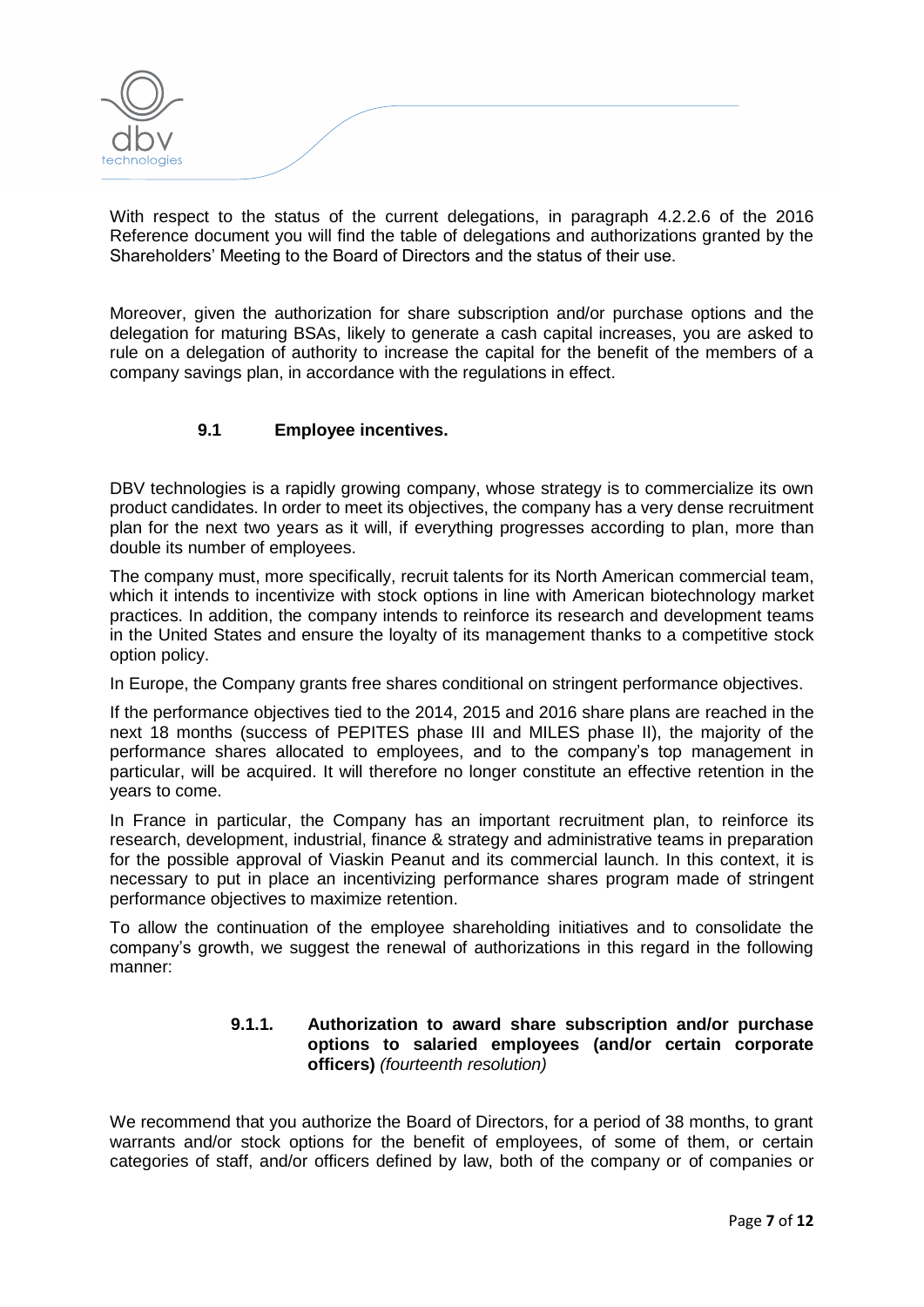

economic interest groups linked to it pursuant to the provisions of article L. 225 - 180 of the Commercial Code;

The total number of options that may be granted by the Board of Directors under this authorization will not grant the right to subscribe to or purchase of a number of shares greater than 5.5% of the capital stock existing on the date of this Meeting.

The share subscription and/or purchase price by the beneficiaries will be set on the day the options are granted by the Board of Directors in accordance with the regulations in effect and may not be less than the average price over the twenty trading days preceding the date of the award decision.

It is specified that the exercise of share subscription and/or purchase options by the Company's Executive Directors would be subject to the fulfillment of performance conditions which will be set by the Board of Directors.

The duration of the options set by the Board of Directors may not exceed a period of 10 years from the grant date.

Thus, the Board of Directors would have, within the limits defined above, all powers to set the other terms and conditions of the allocation of options and their lifting and especially to set the conditions under which the options will be granted and deciding on the list or categories of beneficiaries as provided for above, set the periods of exercise of the options thus granted, to accomplish or have perform all acts and formalities for the purpose of making the capital increases final which may, where appropriate, be carried out, amend the articles accordingly and generally do what will be necessary.

> **9.1.2. Authorization to allot free existing and/or future shares to salaried employees and/or certain corporate officers of the company or related companies, shareholder waiver of their pre-emptive rights, duration of the authorization, maximum amount, duration of vesting periods specifically with respect to nullity and holding periods, as necessary** *(fifteenth resolution)*

You will be asked to renew, in advance, the authorization to grant free shares to members of the company staff and to members of the staff of related companies and/or certain corporate officers.

Accordingly, you are asked to renew, for a period of 38 months, the authorization granted to the Board of Directors, under Article L. 225-197-1 of the French Commercial Code, to allocate new free shares resulting from a capital increase that is based on incorporating reserves, premiums or profits, or existing shares.

We would like to point out that the total number of shares already allocated free of charge currently represents 10% of the share capital. The delegation which we submit to your vote may be used only if the Company is no longer constrained by this ceiling (in particular in the event of a capital increase or a "collective" allocation as provided for in Article L 225-197-1 of the French Commercial Code, changes in regulation, etc.).

The beneficiaries of these allocations may be:

the members of the staff of the company or companies that are directly or indirectly related to it as defined by Article L. 225-197-2 of the Commercial Code,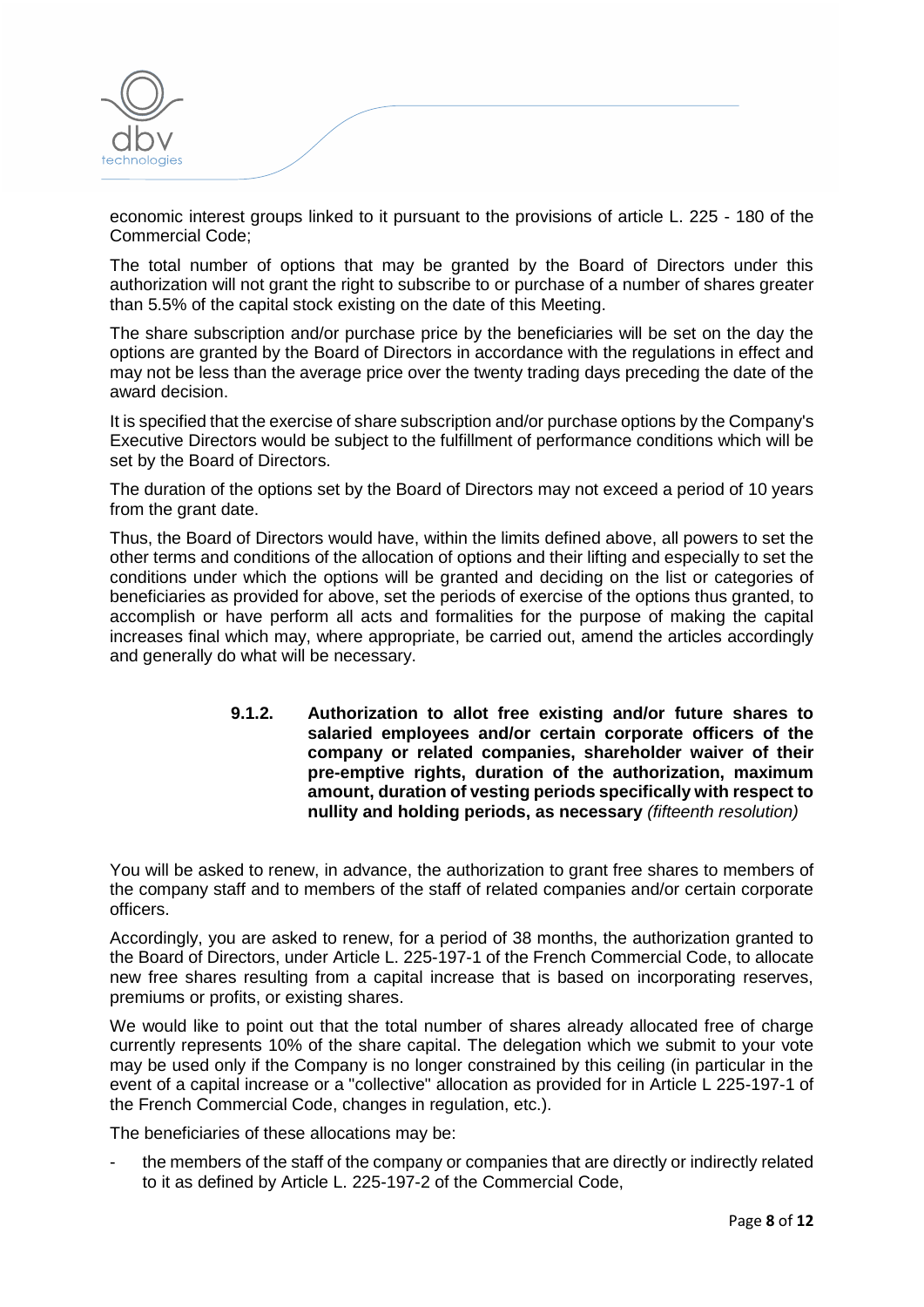

the corporate officers who meet the conditions set out in Article L. 225-197-1 of the Commercial Code.

The total number of shares thus granted freely may not exceed 5% of the capital stock on the date of this meeting.

The allocation of shares to beneficiaries would be final at the end of a period of acquisition the term of which will be determined by the Board of Directors, said term never being less than one year.

The beneficiaries would have to, as applicable, retain these shares for a period set by the Board of Directors, that is at least equal to time necessary so that the total duration of the vesting periods and, as applicable, the retention period is not less than two years.

By way of exception, final allocation would take place before the end of the vesting period in the event of disability of the beneficiary classified under the second and third categories set out in Article L. 341-4 of the Social Security Code.

The definitive awarding of free shares allotted to corporate officers of the Company would be subject to the achievement of performance conditions to be defined by the Board of Directors.

This authorization would imply that you waive your pre-emptive right to subscribe to newly issued shares through the capitalization of reserves, share premiums and profits.

Thus, the Board of Directors would have, within the limits defined above, all powers to set conditions and, where appropriate, the criteria for allotting shares, to determine the identity of the beneficiaries of bonus allocations among persons who satisfy the conditions set out above as well as the number of shares to assign to each of them; where appropriate, to identify the existence of sufficient reserves and proceed, during each assignment, with the transfer to an unavailable reserve account of the amounts required for the release new shares to assign, decide the increases in capital by incorporation of reserves, premiums or profits, consequential to the issuance of the new shares allocated free of charge, proceed with the acquisitions of the shares necessary within the context of the share buyback program and assign them to the allocation plan; to determine the impact on the beneficiaries' rights, of transactions modifying the capital or that may affect the value of the shares to be assigned and carried out during the acquisition period; to take all useful measures to ensure compliance by the beneficiaries, where appropriate; and generally, in connection with the legislation in effect, perform all duties that the implementation of this authorization may require.

#### **9.2. Delegation of powers to issue BSAs, BSAANEs and/or BSAARs**  *(sixteenth resolution)*

The Company would like to continue to attract, in particular, the best scientific, administrative and expert consultants at a time when it is developing its pipeline and is preparing itself to launch commercialization of Viaskin Peanut in the United States, if it is approved by the American regulatory authority.

As a result, you are asked to consent to grant a new delegation of powers to the Board to issue BSAs, BSAANEs and/or BSAARs for a period of 18 months in favor of categories of persons.

This delegation would present the following characteristics: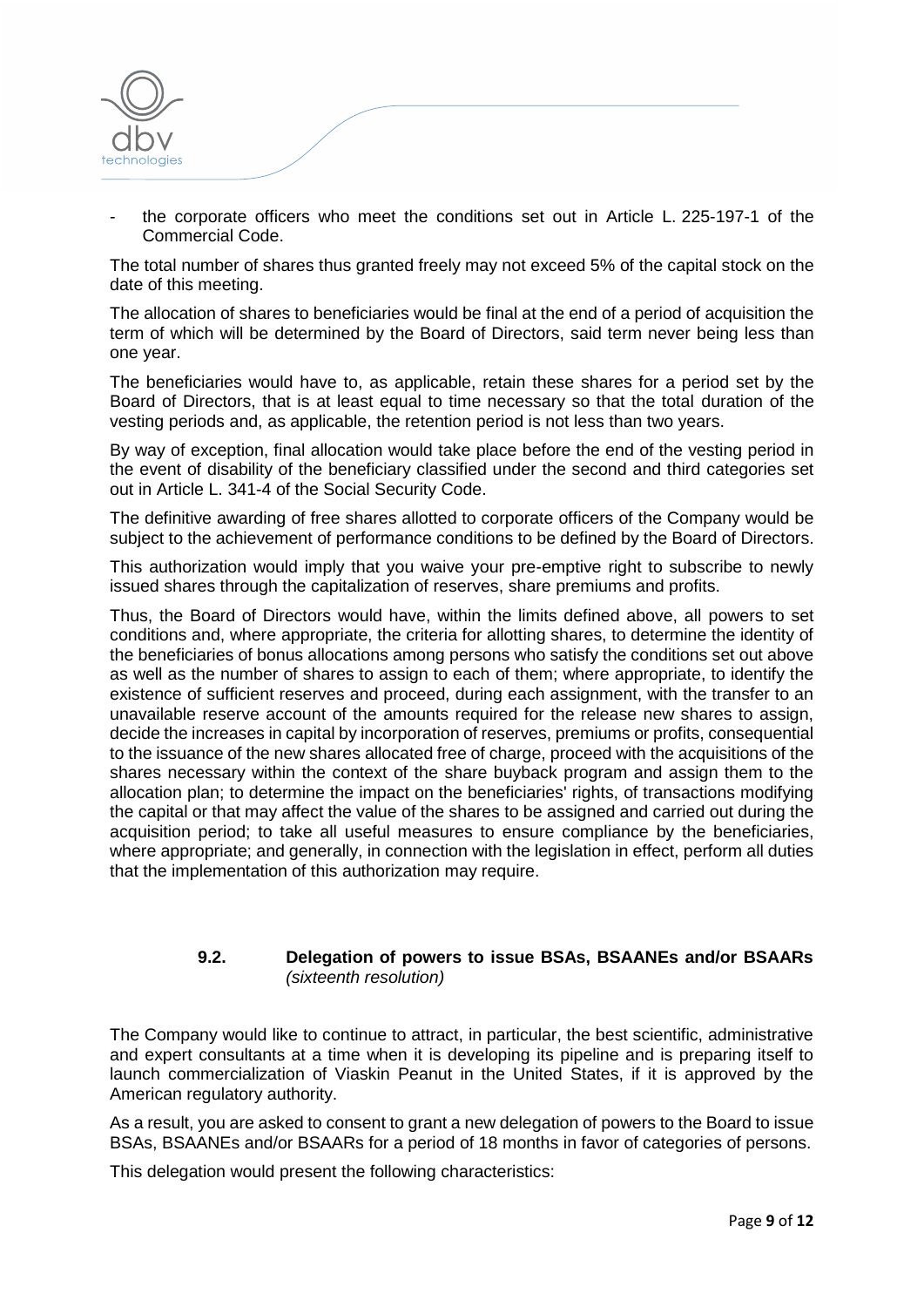

It would allow for issuing:

- Stock warrants (BSA).
- Warrants for new and/or existing shares (BSAANE),
- Warrants for redeemable new and/or existing shares (BSAAR),

The BSAs, BSAANEs and/or BSAARs may be issued in one or several times, in the proportions and at the times determined by the Board of Directors and would entitle to subscribe and/or to purchase DBV TECHNOLOGIES shares at a price set by the Board of Directors during the decision to issue according to the terms of the price defined hereafter.

This delegation stipulates that this authorization means that the shareholders waive their preemptive rights to shares that may be issued by the exercising of warrants to the holders of BSAs, BSAANEs and/or BSAARs.

The characteristics of the BSAs, BSAANEs and/or BSAARs that may be issuable pursuant to this delegation would be set by the Board of Directors in their decision to issue.

The latter would have all the necessary powers, under the conditions under the terms set by law and stipulated above, to issue BSAs, BSAANEs and/or BSAARs and in particular to set the nature and number of warrants to be allocated to each beneficiary, the number of shares to which each warrant shall give entitlement, the issue price of the warrants and the subscription and/or acquisition price of the shares to which the warrants give entitlement under the terms outlined above, the terms and deadlines for the subscription and exercise of the warrants, the associated adjustment mechanisms and more generally, all terms and conditions with respect to the issue.

The subscription and/or acquisition price of the shares to which the warrants would entitle would be at least equal to the average closing price of DBV TECHNOLOGIES shares for the 20 trading days preceding the decision to issue the warrants, where appropriate, excluding any eventual warrant issue price.

It is specified that the Board of Directors may not, except with the prior authorization of the Shareholders' meeting, make use of this delegation from the time of the submission by a third party of a proposed public offer for company shares and such, until the end of the offer period.

A delegation allowing for the issuance of BSA, BSAANE, and/or BSAAR for the benefit of categories of persons, in order to allow certain employees or officers of the Company or of one of the group's company to be involved in the progression of the share price provided they agree to take a risk by subscribing the warrant.

With this in mind, we suggest that you to decide on the revocation of your preferential subscription rights in favor of the categories of persons having the following characteristics pursuant to article L. 225-138 of the Commercial Code: the officers, member of the Scientific committee and Company employees as well as persons bound, by a service or consultant contract, to the company and French or foreign companies that are related to the Company under the conditions of article L.225-180 of the Commercial Code.

The Board of Directors reserves the right to implement the delegation to set the list of beneficiaries within the categories of persons defined above and the number of warrants to be allocated to each of them.

The total par value of shares to which the warrants issued pursuant to this authorization give entitlement may not exceed 0.5% of the capital on the day of this Meeting. To this maximum amount will be added, as necessary, the par value of the ordinary shares to be issued to preserve the rights of the holders of BSAs, BSAANEs, and BSAARs, pursuant to the law, and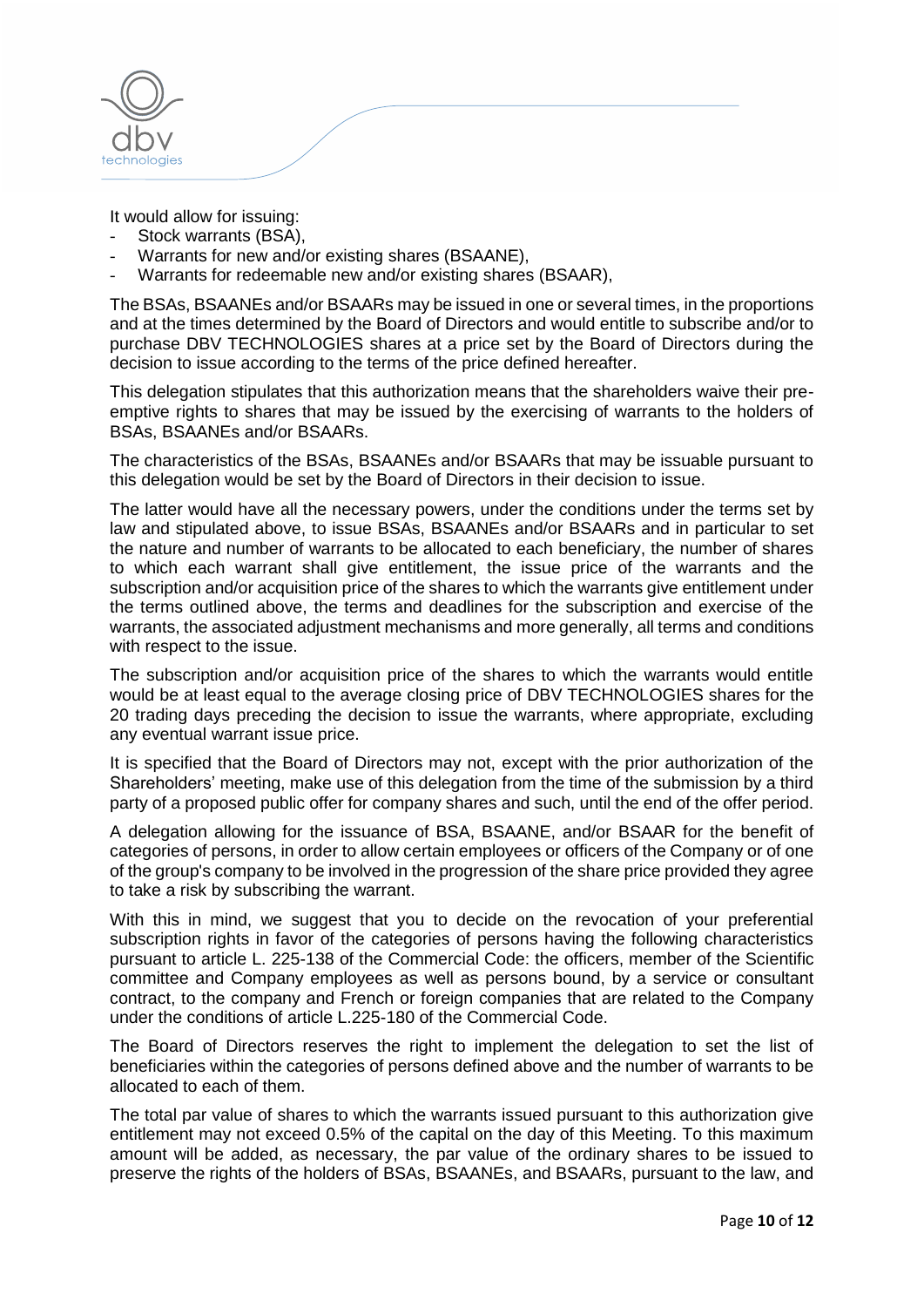where applicable, the contractual stipulations providing for other adjustments. That ceiling would be independent of all of the ceilings provided for by the other resolutions of the present Meeting.

If subscriptions have not absorbed the entire issue, the Board of Directors may use the following options:

- To limit the issue to the amount of subscriptions, where appropriate, within the limits provided for by the regulation,
- freely allocate all or part of the non-subscribed BSAs, BSAANEs and BSAARs to persons covered by the categories defined above.

## **9.3. Delegation of authority to increase the capital for the benefit of members of a PEE** *(seventeenth resolution)*

We submit the present resolution to your vote, in order to comply with the provisions of article L. 225-129-6 of the Commercial Code, pursuant to which the Extraordinary Shareholders' Meeting must also decide on a resolution towards the realization of a capital increase under the conditions set by articles L. 3332-18 et seq. of the Labor Code, when it has delegated its responsibility to carry out a cash capital increase.

The Meeting called upon to decide on an authorization in terms of share subscription and/or purchase options and the delegation in terms of maturing BSA, likely to generate a cash capital increases, it will also have to decide on a delegation for the benefit of the members of an employee savings plan, it being noted that the inclusion in the agenda of this delegation for the benefit of the members of an employee savings plan also allows the Company to meet the three-year requirement provided for in the above-mentioned provisions.

As part of this delegation, it is recommended that you authorize the Board of Directors, to enact a capital increase on one or more occasions through the issue of ordinary shares or securities giving access to the Company's capital, reserved for members of one or more group or company employee savings plans established by the company and/or affiliated French or international companies under the conditions of Article L.225-180 of the Commercial Code and Article L.3344-1 of the Labor Code.

Pursuant to Article L.3332-21 of the Labor Code, that the Board of Directors may allocate to the beneficiaries, free shares already issued or to be issued, or other securities giving access to the Company's capital issued or to be issued (i) in respect of the contribution that may be paid pursuant to the regulations governing the group or company savings plans and/or (ii) where appropriate, as a discount;

In accordance with law, the General Meeting would eliminate the preferential subscription rights of the shareholders.

The maximum par amount of the capital increases which may be executed under this authority to 2% of the amount of the capital stock existing on the date of the Board of Director's decision to carry out this increase, this amount is separate from any other ceiling set by other authorizations relating to capital increases. To this total will be added, as necessary, the additional amount of ordinary shares to be issued to preserve the rights of the holders of securities granting access to the Company's capital, pursuant to law, and any contractual stipulations providing for other adjustments.

This delegation would have a duration of 26 months.